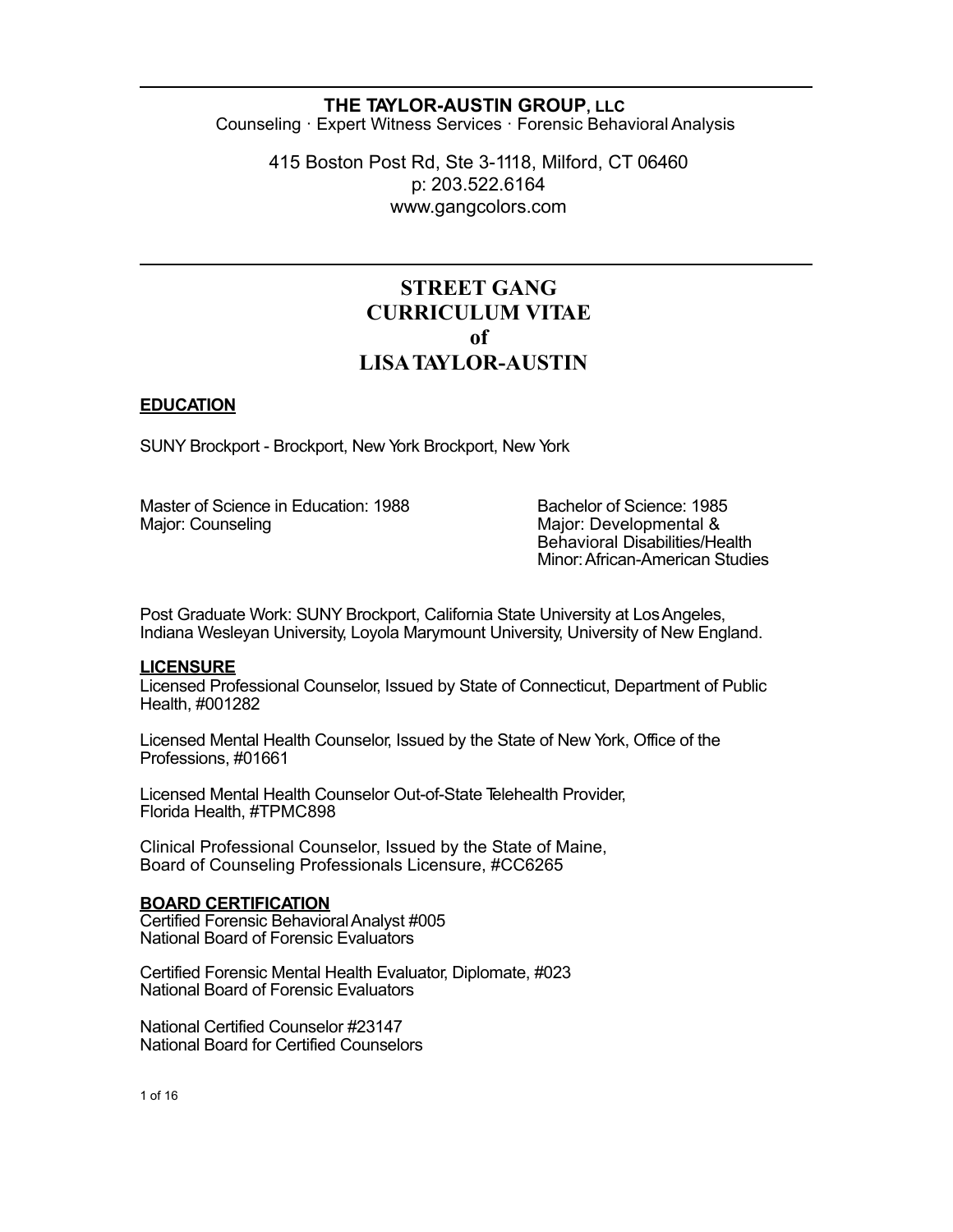### **CERTIFICATIONS**

School Counselor K-12, Professional: Issued by State of Connecticut. School Counselor K-12, Permanent: Issued by the State of New York. Community College Counselor, Status: Life. Issued by State of California.

### **COURT QUALIFIED**

Alabama,Arizona, Colorado, Kansas, Kentucky, New York, Missouri, New Jersey, South Carolina, United States ofAmerica

### **COURT APPROVED**

Alabama,Arizona, Connecticut, California, Colorado, Florida, Georgia, Kansas, Kentucky, Massachusetts, Michigan, Minnesota, Missouri, New York, New Jersey, New Hampshire, New York, North Carolina, Ohio, Pennsylvania, South Carolina, South Dakota, Tennessee, Texas, Utah, United States of America (Federal Court), Washington, DC, Washington, Wisconsin

### CASES:

- 1. 23 Federal: criminal<br>2. 6 Federal: Civil: Im
- 2. 6 Federal: Civil: Immigration<br>3. 27 State: criminal
- 3. 27 State: criminal<br>4. 4 State: Civil: Ha
- 4. 4 State: Civil: Habeas Corpus<br>5. 4 State: Civil: other
- 4 State: Civil: other<br>2 Consulted: no kno
- 6. 2 Consulted: no known case pending
- 7. 11 Testified

### **COURT/TRIAL TESTIMONYAND CONSULTATION**

5. Gang Expert

 Colleena Figueroa v. Turnbridge Apartments, LLC, et al., 20-CvS-2911 Guilford County Superior Court, North Carolina August 2021 - February 2022 Gangs Mentioned: R60 Crips, Claremont Boyz, Lost Norf

2. Gang Expert

US Department of Justice Executive Office for Immigration Review, Immigration Court Baltimore, Maryland. Name Withheld Pending Immigration Action December 2021-January 2022 Gangs Mentioned: MS13 and 18th Street

2. Gang Expert

 US Department of Justice Executive Office for Immigration Review, Immigration Court Baltimore, Maryland. Name Withheld Pending Immigration Action December 2021-January 2022 Gang Mentioned: MS13

1. Shawn T. Nelms, Jr, United States of America: Bryant, et al, Case No. 2:18 cr 204 (12) Southern District of Ohio January 2021 - September 2021 Gang Mentioned: Crips; Trevitt and Atcheson Crip Gangsters; Catch a Body, Kwamie Gang

1. Gang Expert US v Sydney Scales & Ernest Horge, 19CR96 (JSR) Southern District of NY July 2021 Gang Mentioned: Bloods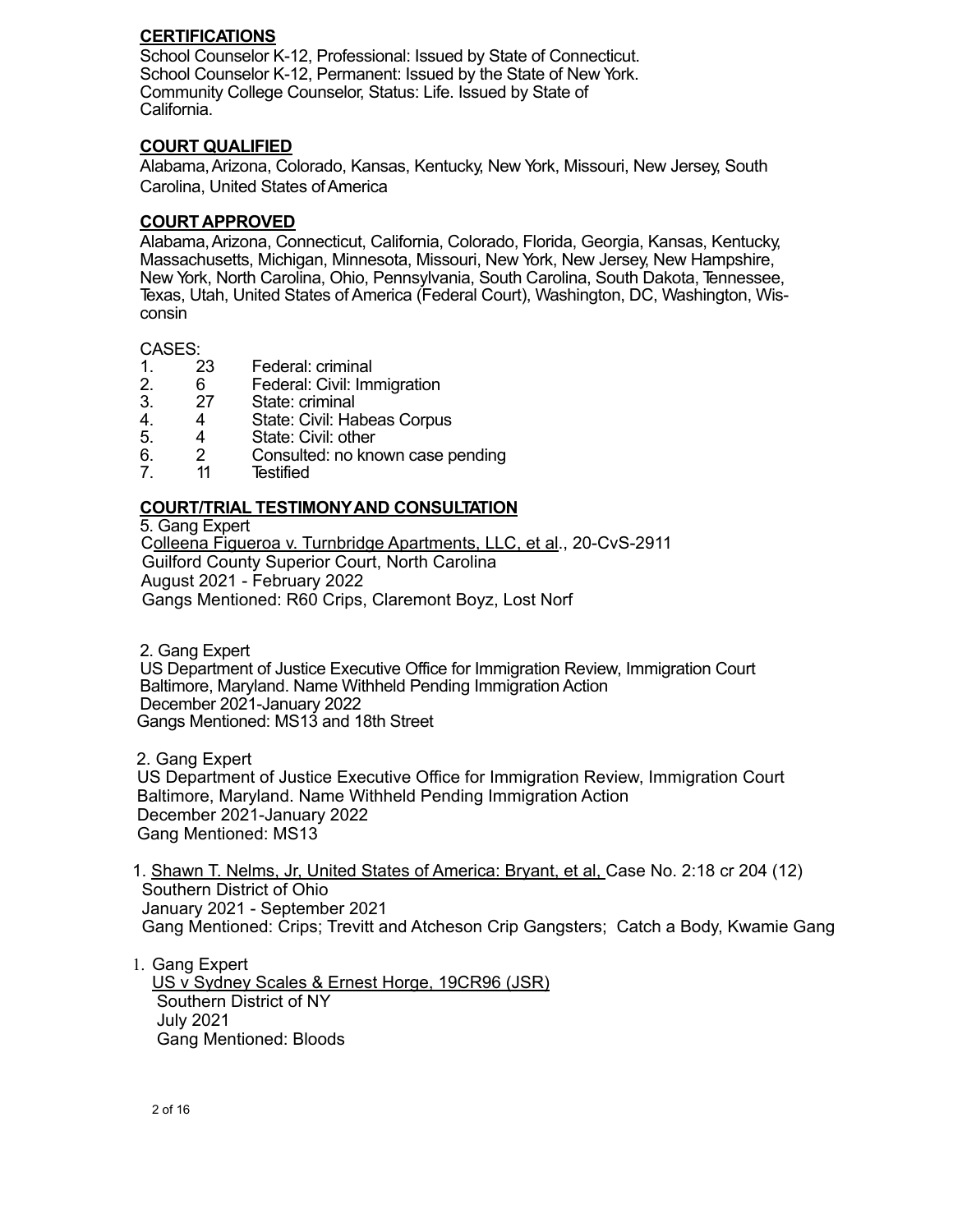2. 3. Gang Expert State of Ohio v. Jamaree Allen, CR20130066 Court of Common Pleas, Allen County, Ohio February 2021

3. 7. Code Expert State v. Kylr Yust, 17CA-CR00957-01 Cass County , St. Louis, Missouri February 2021 - April 2021 Gangs Mentioned: none

1. Gang Expert USA v. Lee Arthur Scott, 1:20-CR-00086-1-PAB Denver, Colorado December 2020 - February 2021 Gangs Mentioned: Bounty Hunter Bloods, Surenos, Nortenos

3. Gang Expert Juan Morales, UWY-CR18-0450421-T State of Connecticut, Superior Court October 2019 Gang Mentioned: Latin Kings

3. Gang Expert State of Ohio v. Jocquez Ross, 17CR095533 Court of Common Pleas, Lorain, Ohio September 2019- October 2019 Mentioned: Money Over Everything

3.7. Gang Expert State v. Dante Anderson, 17CR677 Adams County, Colorado March 2019 - September 2019 Gangs Mentioned: Bloods

2. Gang Expert Name withheld pending immigration action Zimmer Law Group St. Paul, Minnesota July 2019 Gang Mentioned: Payasos Sur 13

2. Gang Expert Name Withheld pending action Novack Law Office - Immigration Law Vail, CO January 2019 Gang Mentioned: withheld

3. Gang Expert State v Paul Williams: 226-17-CR-583 Hillsborough Superior Court South Nashua, New Hampshire March 2018-April 2018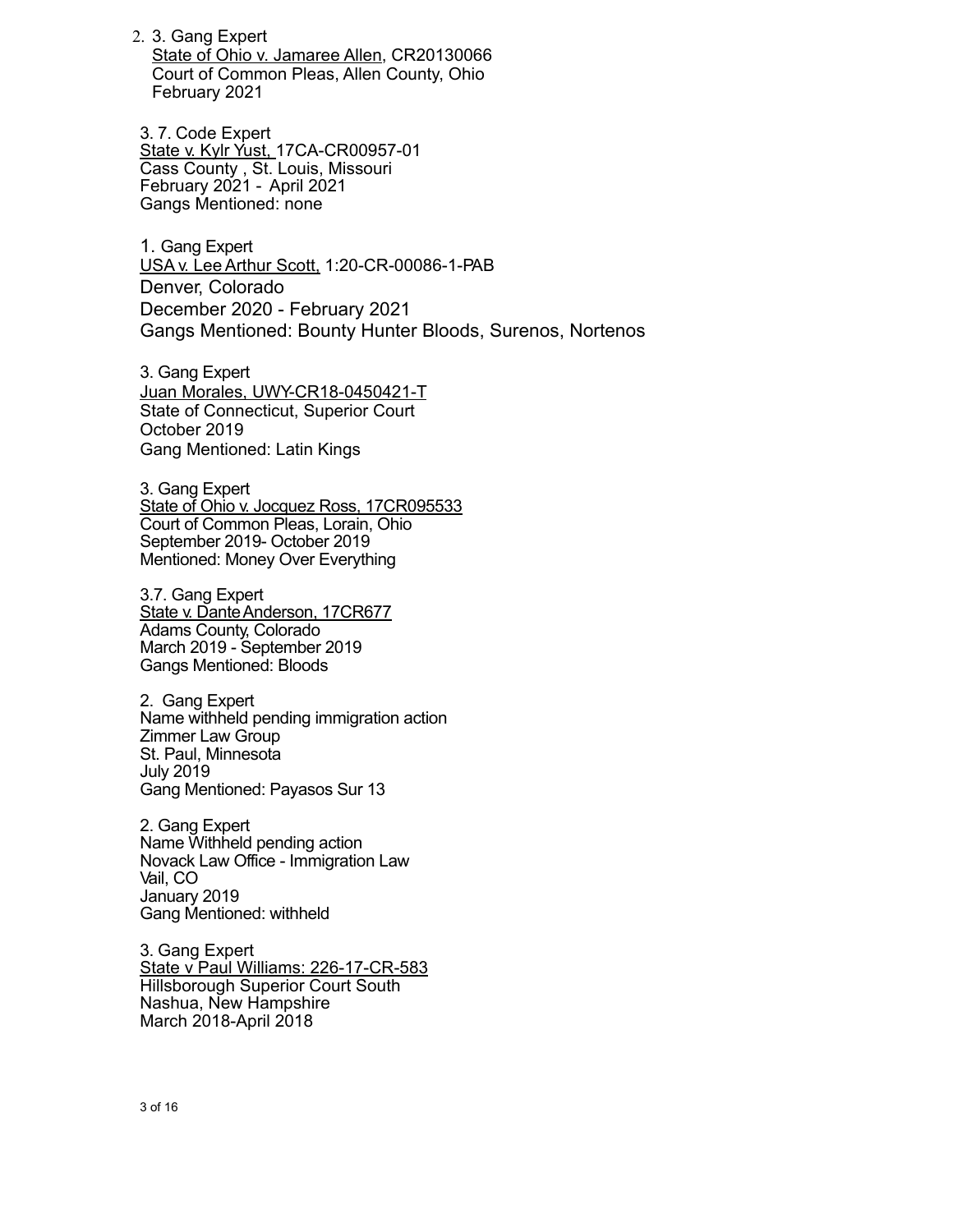1. Gang Expert USA v. Burell (Domnick Sherland, #7) US District Court, Southern District of New York, 1:15-CR-00095 New York, New York December 2017 - March 2018 Gangs Mentioned: Big Money Bosses (BMB), Money Making Mafia (MMM), YGz

3. Gang Expert State v. Name Withheld pending legal proceedings New York City, New York January 2018-February 2018 Gangs Mentioned: TBD

3. Gang Expert People v. Brandon Escobedo F15900199 Fresno, California December 2016 -April 2017 Gang Mentioned: Fresno Bulldogs, College Street

6. Gang Expert Name withheld Denver, Colorado June 2017 Gangs Mentioned: redacted

1. United States v. Kendell Tealer, US District Court for the District of Nebraska, 14-185 & 15-343 August 2016 - September 2016 Gangs Mentioned: 40th and 44th Avenue Crips

1**.** Gang Expert US v. Christopher Harris, 2:14-cr-127(5) Columbus, Ohio January-May 2016 Gangs Mentioned: Rollin 20's, Neighborhood Crips, Short North Posse, Hit Squad

4. Gang Expert State v. Name Withheld, Habeas Corpus Petition Texas: Death Penalty Writ of Habeas Corpus March 2016- May 2016 Gang Mentioned: Gangster Disciples

1. Gang Expert United States of America v. Jason C. Brown and Joseph L. Davis 2:15-CR-83- RMP-1 and 2:15-CR-83- RMP-2 Spokane, Washington March-May 2016 Gangs Mentioned: Crips, Insanes, Rollin 20's, Rollin 60's

3. Gang Expert State v. David Roberts, 216-2014-CR-952 New Hampshire Gang Mentioned: Bloods July 2015- December 2015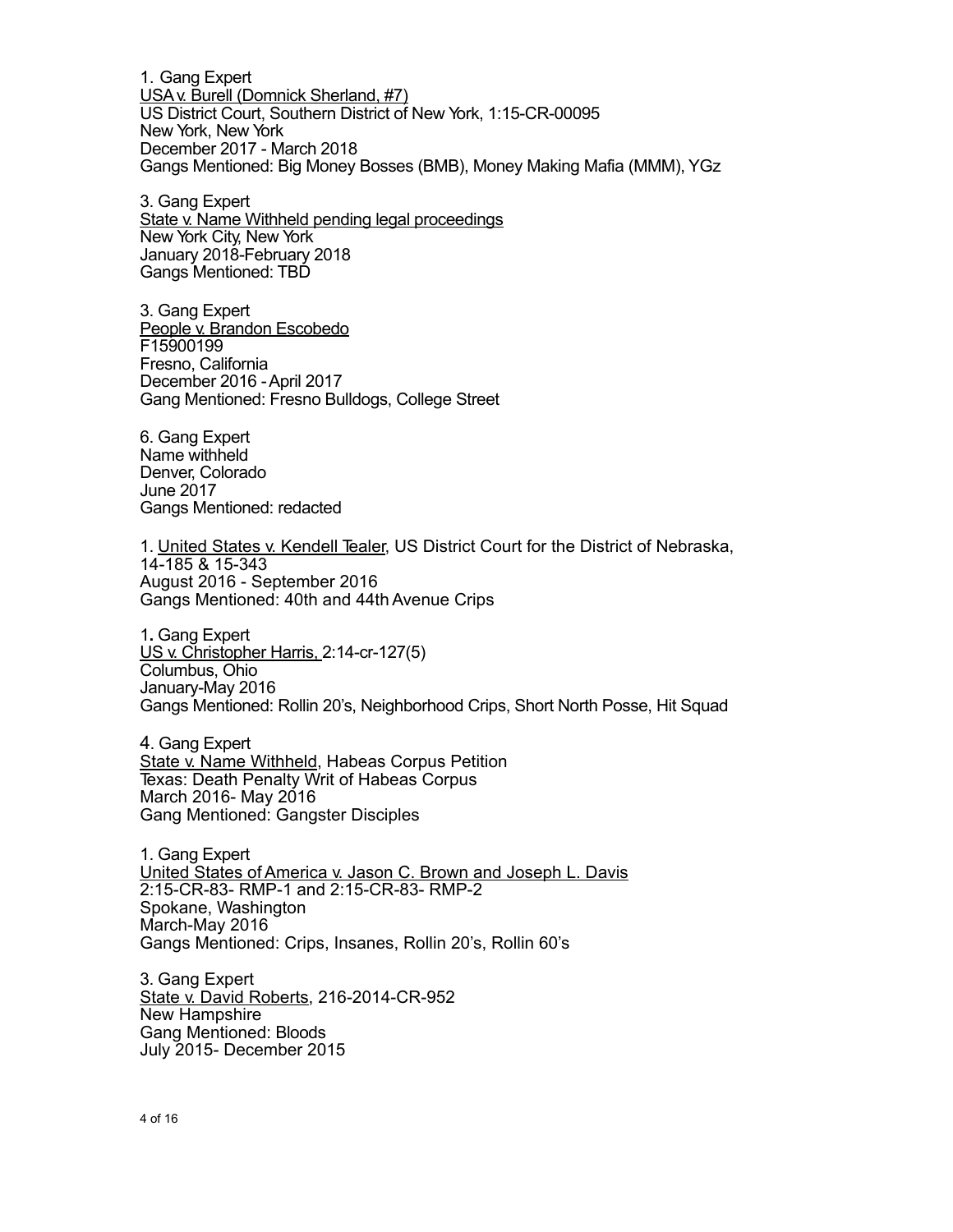3. Gang Expert State v. Jose Ramos, CR12-119499 Norwich, CT March 2015-November 2015 Gangs Mentioned: Crips and Bloods

1. Gang Expert: Death Penalty Phase US v Victor Lopez, 14-20286-C14-ALTONAGA Miami, Florida Gang Mentioned: Imperial Gangsters January 2015- May 2015

1. Gang Expert: criminal conspiracy case USA v.Arvin Carmen, et. al., CR-13-8-WFN United States Federal Court Eastern District of Washington Gang Mentioned: Eight Tray Gangster Crips (ETGC) July 2014 – November 2014

2. Gang Consultant: civil case Case name withheld pending legal action Salgado and Associates Immigration Law San Francisco, California Gang Mentioned: Nortenos July 2014

5. Gang Consultant: civil case Case name withheld pending legal action Southern Center for Human Rights Atlanta, Georgia Gang Mentioned: Crips March 2014

3. Gang Expert: Murder Case State of NJ v. Phillip Patrick, 10-02-0001811 Superior Court of New Jersey, Criminal Division, Union County Elizabeth, NJ August 2013 – February 2014 Gangs Mentioned: G-Shine, Libside

1. 7. Gang Expert USA v. Pedro Gonzalez, 6:12-cr-10089-MLB United States District Court Wichita, Kansas September – October 2013 Gangs Mentioned: Nortenos, DV, LCC

1. 7. September 2013-October 2013 Gang Expert: RICO case USA v. Jason Najera, et al., No 12-10089-08-MLB United States District Court Wichita, Kansas September – October 2013 Gangs Mentioned: Nortenos, DV, LCC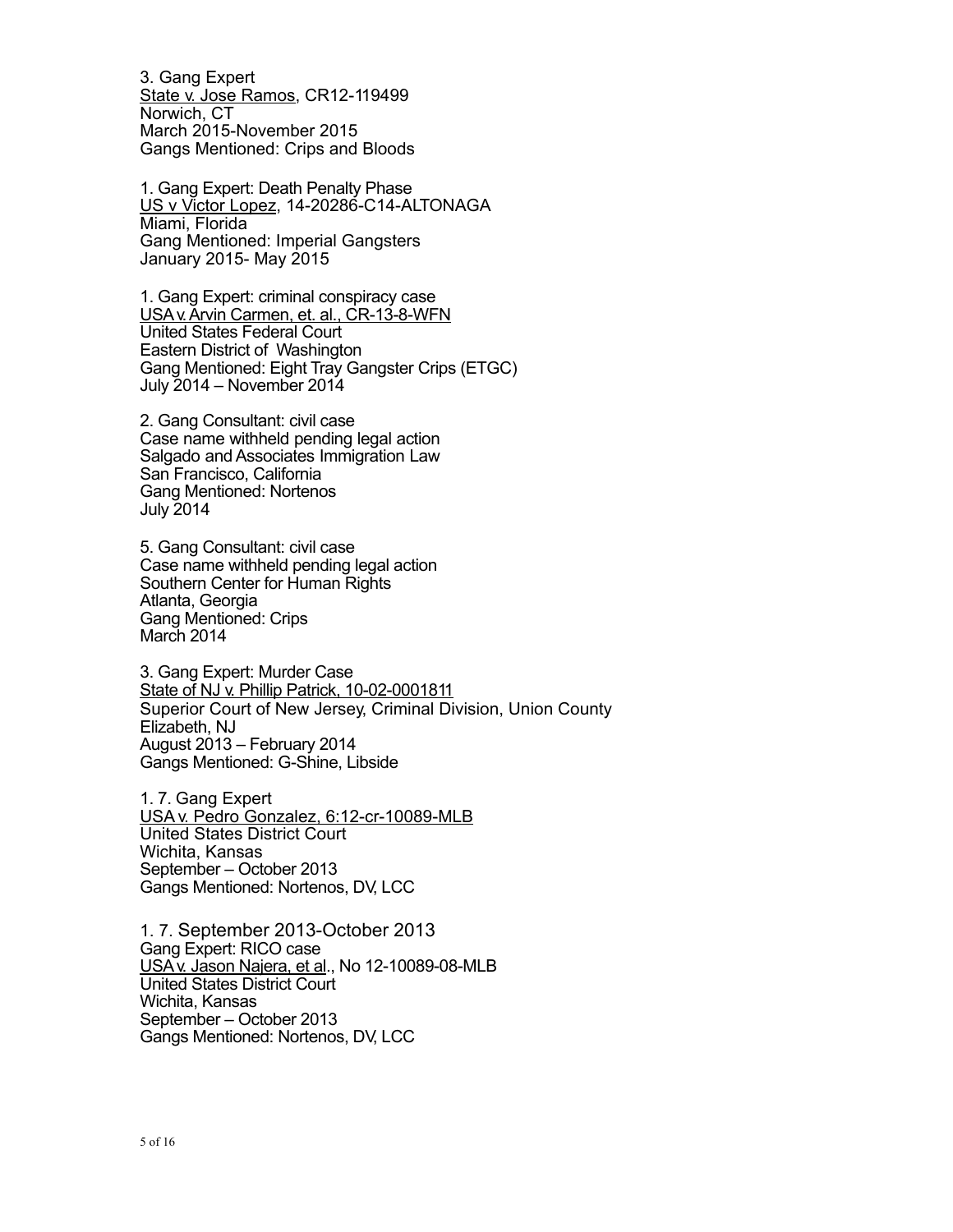1. Gang Expert: RICO case USA v. Angel Cerda, No. 12-10089-08-MLB United States District Court Wichita, Kansas August 2012 –April 2013 Gangs Mentioned: Nortenos, DV, LCC

1.7. Gang Expert: RICO case USA v. Anthony Boykin, S11 10 Cr. 391 (CM) United States District Court, Southern District New York, New York January 2013- February 2013 Gangs Mentioned: Bounty Hunters, G-Shine, 5-9 Brim,Stone, 9 Trey Blood

5.7. Gang Graffiti Expert: Civil case resulting from gang murders Aeriel, et al. v. State-Operated School District of the City of Newark, et al. Essex County Docket ESX-L-4320-08 MDM&C File No. H0502-1001 Superior Court, Newark, New Jersey October 2012- January 2013 Gangs Mentioned: MS13, Piru, Blood, Hardbody Gangsters, Texas Syndicate

1. Gang Consultant:Assault with dangerous weapon US v. Jason Shorter Federal Case 2011 CF2 2615 Superior Court for the District of Columbia Washington, DC April 2012

1. Gang Expert: murder case USA v. Nathan Headspeth Federal Case 2010CF1014719 Superior Court for the District of Columbia Washington, DC December 2011 –April 2012 Crew mentioned: 17/Euclid

1.7. Gang Expert: conspiracy case USA v. Damien Michael Pierce Federal Case 3:11-CR-08-WKK US District Court Middle District of EasternAlabama Montgomery,Alabama February 2012 –April 2012 Gangs Mentioned: Cedar Block Piru, Folks, MOB

2. Gang Expert: Immigration Case Federal District Court U.S. v. (name withheld) City withheld for defendant safety, Alabama September 2011-October 2011 Gang Mentioned: withheld for defendant safety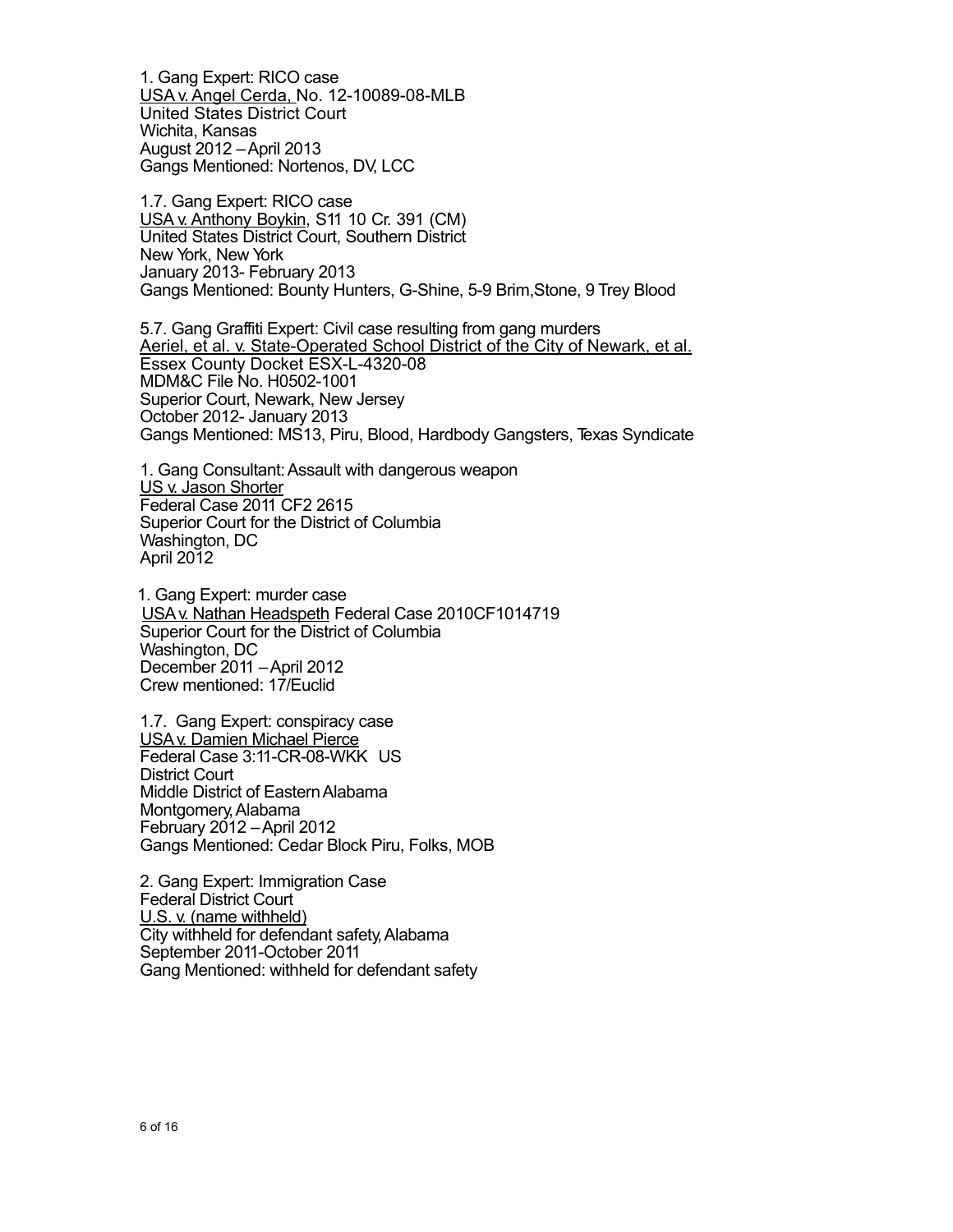1. Gang Expert: Federal Conspiracy Case U.S. v. Kamahele, et. al Federal Case Number 2:08- CR- 758 United States District Court of Utah Salt Lake City, Utah February 2011- June 2011 Gangs Mentioned: Tongan Crip Gang, Regulators Gang Expert: Criminal Conspiracy

3. 7. Gang Expert State v. Dexter Savage, et al. State Case No. 2010-GS-47-04 Richland County Court Columbia, South Carolina December 2010 - March 2011 Gang Mentioned: Tree Top Piru, Bloods

3. Gang Expert Commonwealth V. David Vasquez Jordan State Case No. 0261-2010 Lancaster County Court Lancaster, Pennsylvania October 2010 Gang Mentioned: Latin Kings

1. Gang Expert: Federal Conspiracy Case USA v. Jason Tisdale, et al. Federal Case No. 07-10142-05-JTM Sedgwick County Court Wichita, Kansas August 2008 –August 2010 Gangs Mentioned: Crips, North Side 17th Street, 19th Street

1. Gang Expert USA v. Alexander Figueroa Federal Case No: 1:09-CR-00064-001 Harrisburg, Pennsylvania August 2009 Gang Mentioned: Bloods

1.7. Gang Expert: Federal Conspiracy Case USA v. Jermall Campbell, et al. Federal Case No. 07-10142-01-JTM Sedgwick County Court Wichita, Kansas October 2008-April 2009 Gangs Mentioned: Crips, North Side 17th Street

3. Gang Expert State of New Jersey v. Anthony Coleman Indictment 02-01-0081 Mercer County, New Jersey April 2008-August 2008 Gangs Mentioned: United Blood Nation, Bloods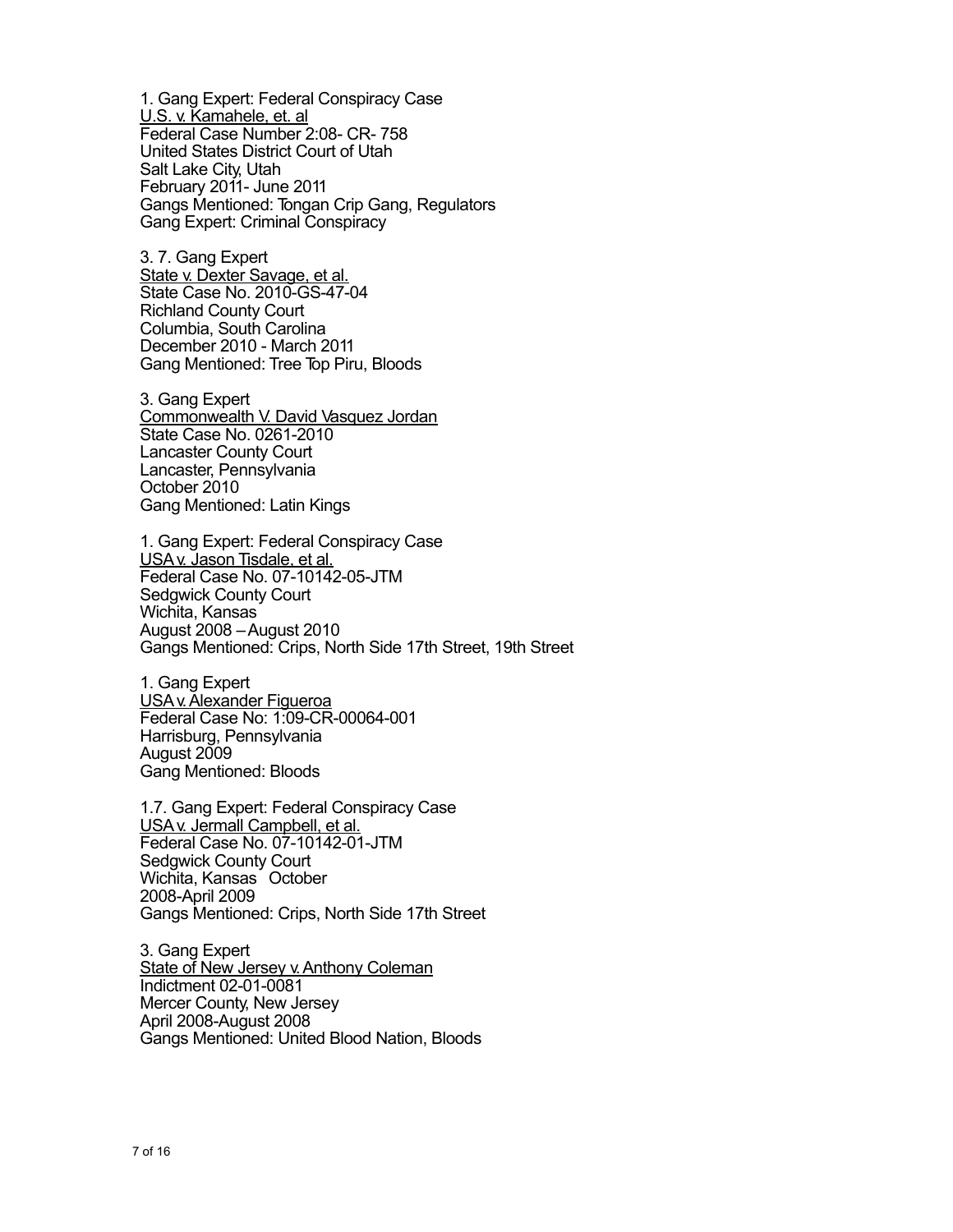3. Gang Expert Commonwealth of MA v. James MacDougal Suffolk Superior Court No. 07-10423 Gangs Mentioned: Bloods, Dominicans Don't Play April 2008- September 2008

1. Gang Expert USAv James McTier, et al, New York, New York, 05Cr401(ILG) October 2007 – November 2007 Gangs Mentioned: Folk; BGD; Crips

4. Gang Expert: (1 defendant, incarcerated) Name Withheld – Habeas Corpus, Danbury, CT, CV05-4000615S July 2007 Gangs Mentioned: Latin Kings

3. Gang/Street Dynamics Expert People v. Martin Bettencourt, Jefferson County, Colorado, 2005CR2469 August 2006-October 2006 Gang Mentioned: Crip and Bloods

3. Gang Expert/Rap Consultant People v. Philip Caldarola, Westchester County, New York, Indictment #764/2004 January 2005 Gang Mentioned: Crips

6. Gang Consultant: Stupar, Schuster & Cooper, SC, Milwaukee, Wisconsin December 2004 Gang Mentioned: Imperial Gangsters<br>7 of 15

4. Gang Expert Kenneth Lambert – Habeas Corpus, Danbury, CT, 01-810589 February 2004- March 2004 Gangs Mentioned: information withheld due to litigation pending

3. Gang Expert State v. Zachary Kloppel, St Paul, Minnesota, Court File No.: KX-02-3878 May 2003- February 2004 Gangs Mentioned: Crips, Folks, Lowertown Gangsters

3. Gang Expert State v. Eric Ballard, St. Paul, Minnesota, Court File No.: KX-02-3878 July 2003- February 2004 Gangs Mentioned: Crips, Folks, Lowertown Gangsters

3. Gang Expert: Penalty Phase State v. Reuben Myron Johnson, Maricopa County, Phoenix, Arizona, CR 2001-001604, October 2003 – January 2004 Gang Mentioned: Lindo Park Crips, Kitchen Crips, West Side Crips

3. Gang Expert State v. Marco Austin, et al, St. Paul, Minnesota, Court File No.: KX-02-3878 June 2003-August 2003 Gangs Mentioned: Crips, Folks, Lowertown Gangsters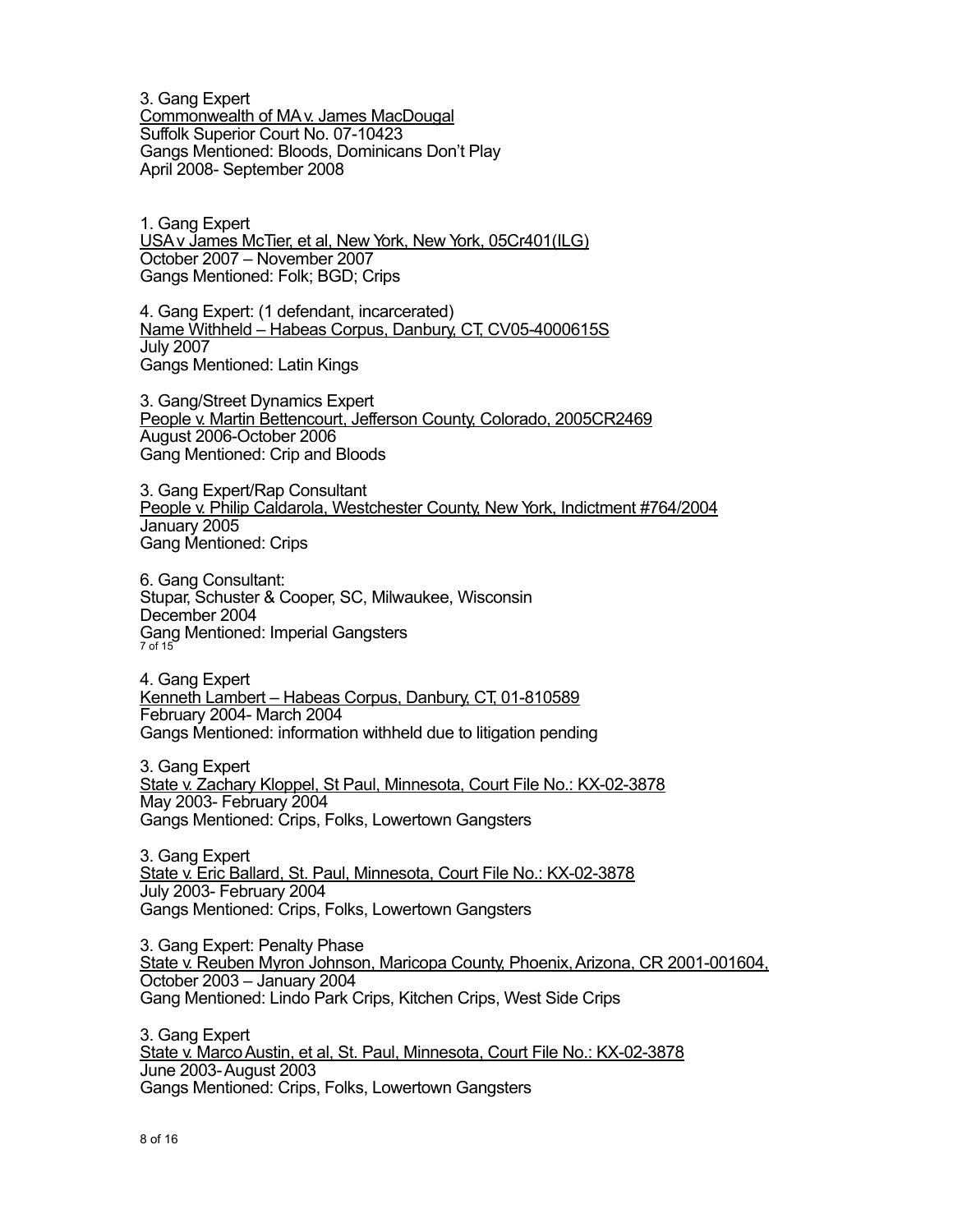3.7. Gang Expert State v. Edward Aguilar, Maricopa County, Phoenix, Arizona, CR2001-017278 April 2003 – June 2003 Gang Mentioned: Hollywood 39th Street & Wedgewood

3. Gang Expert State of Connecticut v. (name withheld), Danbury, Connecticut, litigation pending February –April 2003 Gang Mentioned: Rollin' 30's Crips

3. Gang Expert People of the State of New York v. Anthony Jenkins, Poughkeepsie, New York Indictment 85/2001 February – March 2002 Gang Mentioned: Bloods

1. Gang Expert United States v. Gregory Pirrone, United States District Court, Brooklyn, New York 00CR1210(RJD) February 2002 Gang Mentioned: Latin Kings

3. Gang Expert:Assault Case People v. Harold Watkins, Criminal Court, Suffolk County, Long Island, NY December 2001-January 2002 Gang Mentioned: Rolling 60's Crips

4. Gang Expert: Capital Habeas Corpus Petition Ex Parte, Kenneth Foster, SanAntonio, Texas October 2000- Present Gangs Mentioned: Hoover '74 Crips, Black Gangster Disciples

3. Forensic Gang Expert: Murder Case State of Tennessee v. Michael Warren, Criminal Court, Division I, Davidson Co., Tennessee. 98-D-2496 February- July 2000. Gangs Mentioned: Gangster Disciples, 4 Corner Hustlers

1. Forensic Gang Expert: Federal Conspiracy Case United States v. Ray Collins, Jr., United States District Court, Sioux Falls, South Dakota. CR 98-40101 February-April 2000. Gang Mentioned: Palmer Blocc Crips

3. Forensic Gang Expert: Murder Trial State of Wisconsin v. Alejandro Rivera, Superior, Wisconsin. February 2000. Gang mentioned: Imperial Gangsters

1. Forensic Gang Expert: Federal Conspiracy Case United States v. Adams, et al., United States District Court, District of South Dakota. CR 98-40101 February –April 1999 Gang mentioned: Palmer Blocc Crips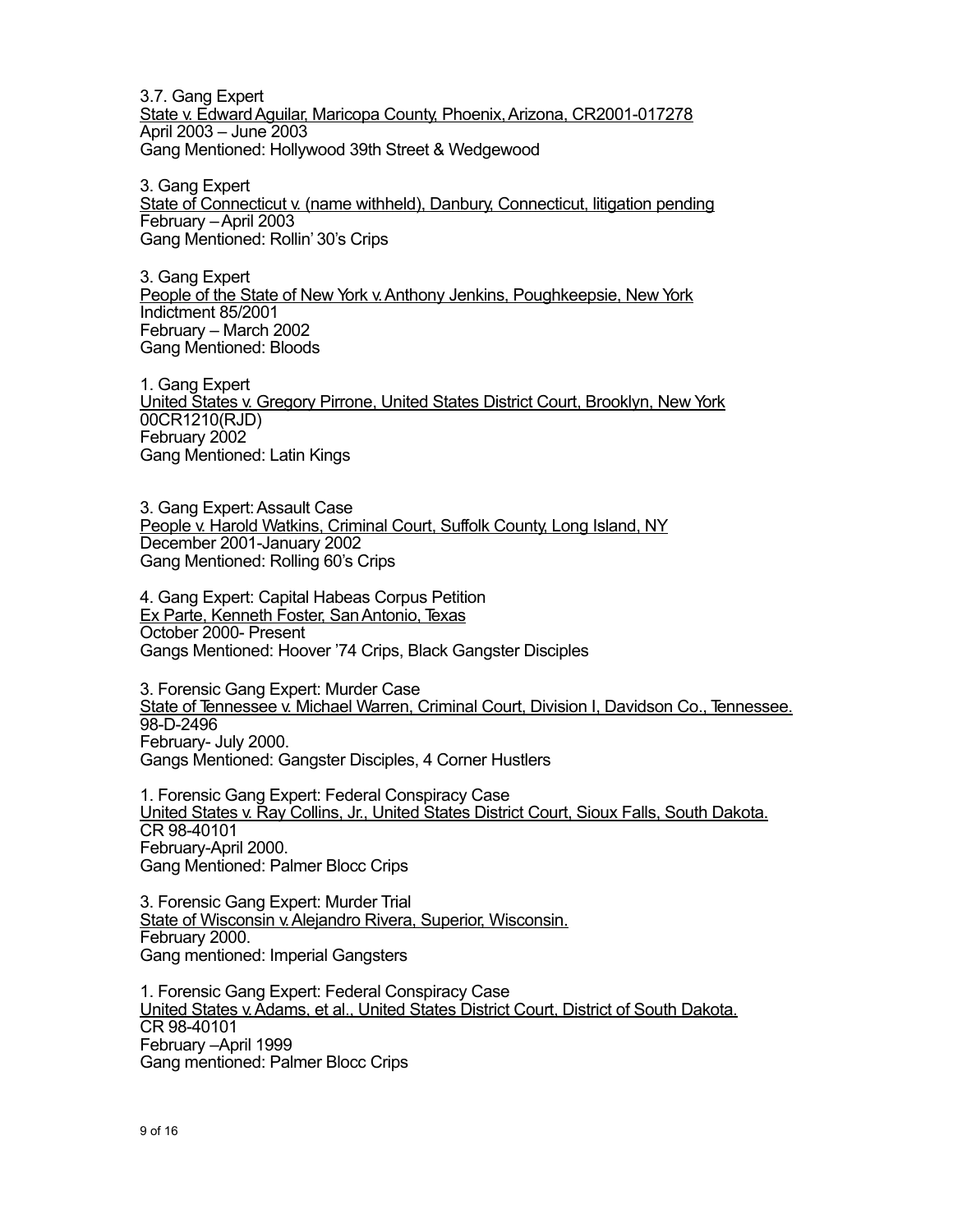5. Gang Expert: State Gang Injunction Case State of Texas v. Jefferson, et al., 147th Judicial District, Austin, Texas, 98-07051 December 1998 Gang mentioned: Crips

3.7. Gang Expert: Capital Murder Trial, Penalty Phase Commonwealth of Kentucky vs. Sophal Phon, Bowling Green, Kentucky. August 1998 Gang mentioned:Asian Boyz Crips

*(refer to Mental Health CV for other civil cases)*

### **GANG CONSULTATION**

Selected as reviewer for U.S. Department of Justice, Office of Community Oriented Policing Services, Anti-Gang Initiative. COPS Anti-Gang Initiative (CAGI). Summer 2015.

Consultation with various law enforcement personnel, corrections personnel and mental health professionals nationally and internationally.

Selected as Gang Expert Panel Member, Harvard University School of Public Health. Education Development Center, Charles Shannon Community Safety Initiative. Summer 2006.

Yale University Law School, Jerome N. Frank Legal Services Organization, New Haven, CT, February 2004-April 2004.

Technical Consultant, DC Gangs, "The District," TV show, March 2002.

New York City Police Department, CAGE Unit, New York, New York.

Oklahoma Indigent Defense System, Norman, Oklahoma. United States Marshals Service, Shreveport, Louisiana.

### **AWARDS**

Recognition from State Representative Kim Rose, ["Community Hero",](https://mailchi.mp/ff0b7889cfd9/lisa-taylor-austin-a-community-hero?fbclid=IwAR2G8ftCUcrfm0YugXsib6fFqyXKh4syQKvZW1yx1JRySnB-N848d0OZlcU) Honored for Covid19 response to mental health community needs. April 22, 2020

Certificate ofAppreciation from New York State Office of Children and Families. Recognized for commitment and dedication toward reducing youth gangs and violence in New York State, November 2005.

### **PUBLICATIONS & WRITINGS**

Author – "The Role of a Gang Expert in Court," Chapter 8, Textbook of Forensic Psychology & Sociology, Springer Publishing, 2013.

Cited - Gangs, Hiber,Amanda. Greenhaven Press, 2013, page 75.

Cited - Inner City Living: Deviant Behavior. Hodish, John. Xlibris, 2011, pages 95 and 115.

Author - "Voices from the Field," Forensic Social Work, Published by Springer, 2009, pages 190-191.

Author – "A Counselor Talks About her Work with Gang Members," Social Issues Firsthand: Gangs. Published by Gale Cengage Learning, October 2008, pages 88-91.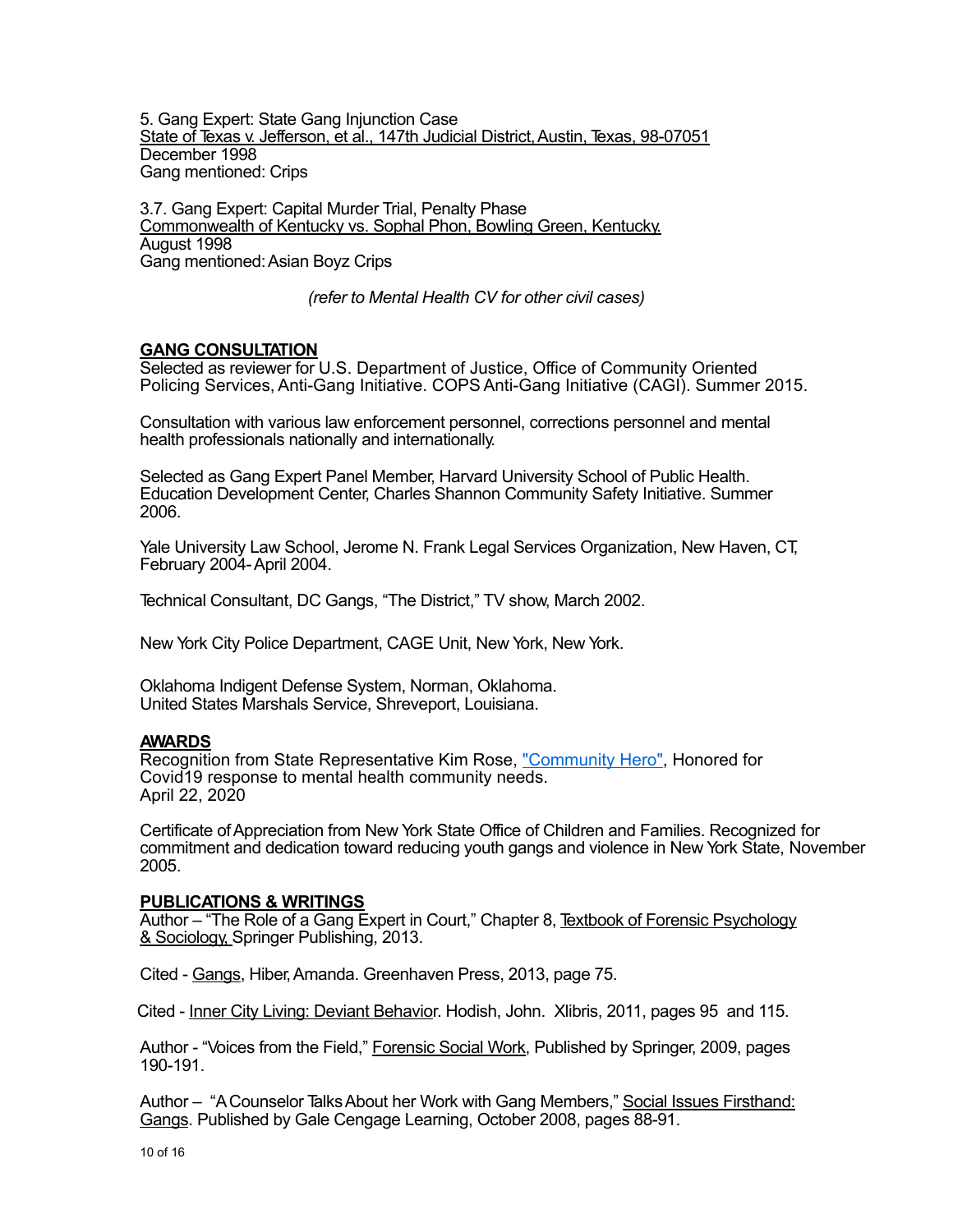Acknowledged – Tag 18.3 Graffiti and Its Vandalism Characteristics. By Ken Davis, 2006.

Book Jacket Review – Invited. Left for Dead: Faith, Family and the Mob. by R.K. Jensen, Aaron Communications, 2005.

Referenced – FamilyAbuse, Causes, Consequences and Responses, by Sylvia Mignon, Carl Larson and William Holmes.Allyn & Bacon, 2001.

Contributor, "Important InformationAbout Street Gangs," for NY State Senator John Sampson, 1999.

Book Reviewer, Homegirls, Enslow Publishing, July 1999.

Writer, Understanding Gang Graffiti, graduate course written for the University of the Pacific, 1998.

Writer, Multicultural Issues, graduate course written for the University of the Pacific, 1997.

Author, "Gangs," book proposal for children under age 8, for Boulden Publishing Company.

### **PROFESSIONAL AFFILIATIONS**

Board of Directors, Forensic Social Sciences Association, 2014 to Present. Professional Member, American Counseling Association, 2002 to Present. Professional Member,American Health CounselorsAssociation, 2021 - Present. Associate Member, Florida Gang Investigator'sAssociation, June 2016 to Present.

### **PRESENTATIONS/WORKSHOPS/COURSES TAUGHT**

"Therapeutic Interventions with Gang Members," Sponsored by McIntosh Trail, Butts County Sheriff Department, iClub, Department of Behavioral Health and Developmental Disabilities (Atlanta, GA), Jackson, Georgia. October 27, 2016.

"Counseling Gang Members," Florida Gang Investigator'sAssociation (FGIA) Prevention and Intervention Summit, Daytona Beach, Florida, June 2016.

Presenter, "Gangs 101," New York State Office of Mental Health, NursingAnnual Conference, Callicoon, New York, October 2012.

Keynote Speaker, "2000 Gang Members and Counting," Canada's first Gang Summit, St. Lawrence Theatre, Toronto, Canada, March 2010.

Keynote Speaker, "Counseling Gang Members," Demystifying Gangs Conference, Asheville, North Carolina, 2009.

Presenter, "Gangs 101" and "Counseling Gang Members," for professionals in corrections, education and social services. Milford, CT, July 2008.

Keynote Speaker, "Counseling Gang Members/New Jersey Laws," Coastal Learning Center, PNC BankArts Center, Holmdel, NJ, October 2007.

Presenter, "Bridgeport Gangs/Gang Laws," Casey Family Services, Bridgeport, CT August 2007.

Keynote Speaker, "Counseling Gang Members: TherapeuticApproaches," Coastal Learning Center, Tuckerton, NJ, March 2007.

Presenter, "Counseling Gang Members," Monroe County Probation Officer's Association Annual Training, Rochester, New York, May 2006.

Presenter, "Counseling Gang Members: TherapeuticApproaches," Gangs 103, South Hampton Youth Bureau Gang Seminar, Wading River, NY,April 6, 2006.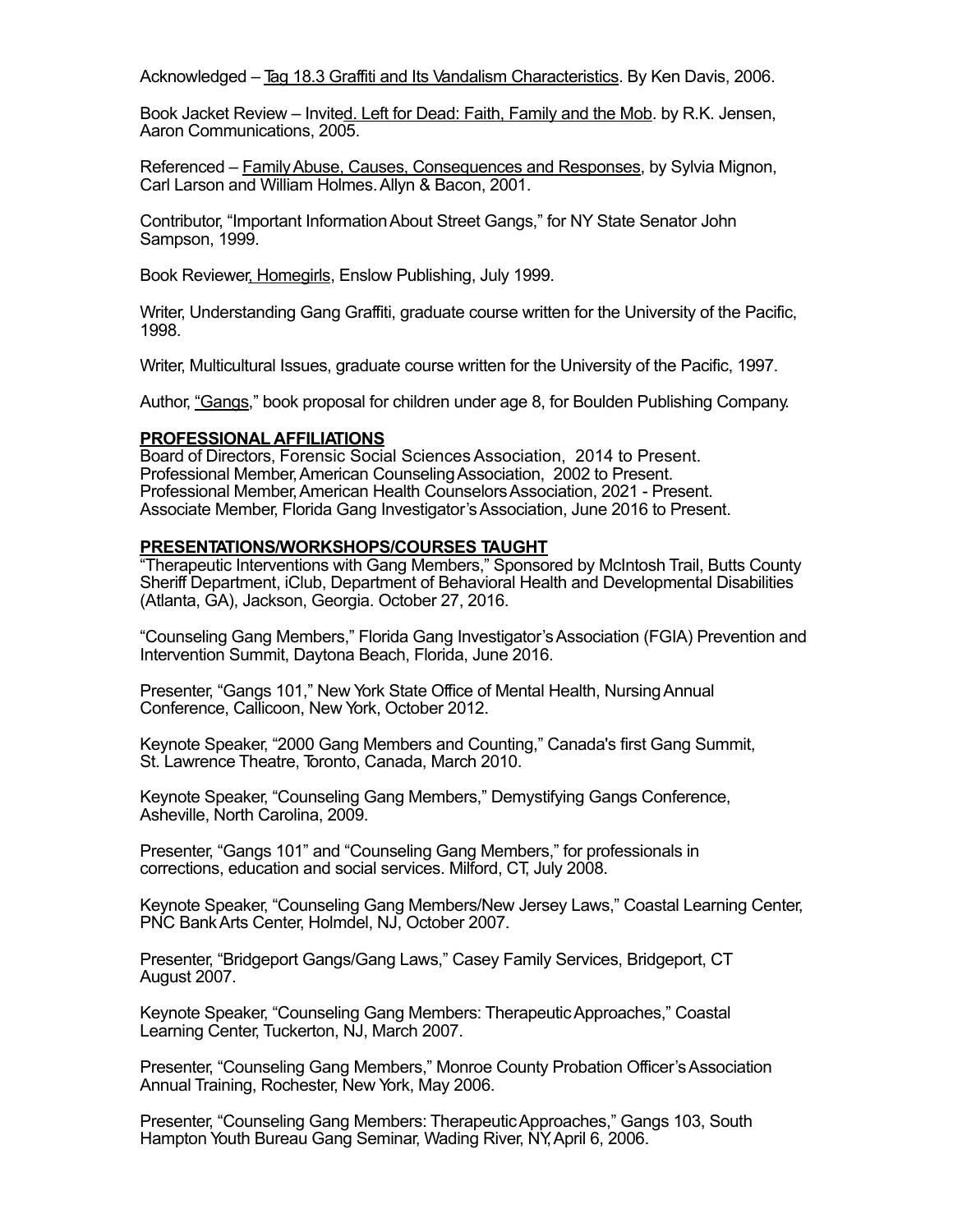Presenter, "Counseling Gang Members," Bridgeport Board of Education Guidance Staff, Bridgeport, CT, March 15, 2006.

Presenter, "Gangs 101", Bridgeport Board of Education Guidance Staff, Bridgeport, CT, February 15, 2005.

Presenter and Panelist, "Counseling Gang Members," New York State Gang Summit, Albany, NY, November 15, 2005.

Presenter, Legal Case Presentation on Gang Issues. Jerome N. Frank Legal Services Organization, Yale University Law School, March 1, 2004.

Trainer, "Gang Liaison Training," Bridgeport Board of Education, Bridgeport, CT, February – March 2004.

Presenter, "Managing Difficult Students," Yale University, Department of Psychiatry, February 2002.

Co Instructor, "Gang Recognition and Behavior," Loyola Marymount University, 2001-2002.

Co Instructor, "Gangs, Cults, and Mediation," Loyola Marymount University, Fall 2002.

Instructor, "Maximizing Adolescent Academic Excellence", Yale University Department of Psychiatry, School of Medicine. New Haven, CT, October 2000-April 2002.

Keynote Speaker · Teleconference Speaker · Presenter, National Teleconference. · "Gangs: Intervention and Rehabilitation"

· "Today's Youth: Part of the Solution Not Part of the Problem"

Staying Safe and Smart. Greenville County Commission onAlcohol and DrugAbuse Greenville, South Carolina, October 1999.

Presenter, Understanding Street Gangs, GV BOCES, Batavia, New York, January 1999.

Presenter, Understanding Urban Street Gangs. Rochester Info. Courses, November 1998.

Presenter, Gangs: Crips and Bloods: SUNY Brockport, Spring 1996.

Faculty, CEL100: Community Service/Monroe Community College

Faculty, SPT 101: Public Speaking/Monroe Community College

Faculty, PUAD 463: Principles of Health Education/University of Southern California

Faculty, PUAD 464: Issues in Health Education/University of Southern California

Presenter, Health Issues: drug and alcohol use, HIV transmission/prevention, mental health, etc., University of Southern California

### **POST MASTERS TRAINING**

Inaugural Symposium on E-Crime: Cutting Edge Topics in Digital Forensics The Henry C. Lee Institute of Forensic Science at the University of New Haven February 28, 2022

Detecting Lies and Deceit: Cognitive Credibility Assessment (CCA) Instructed by Dr. Aldert Vrij, Contact for the European Consortium of Psychological Research on Deception Detection (EPRODD). Part of the Erasmus Mundus Joint Doctoral Programme in Legal **Psychology** National Board of Forensic Mental Health Evaluators December 12, 2021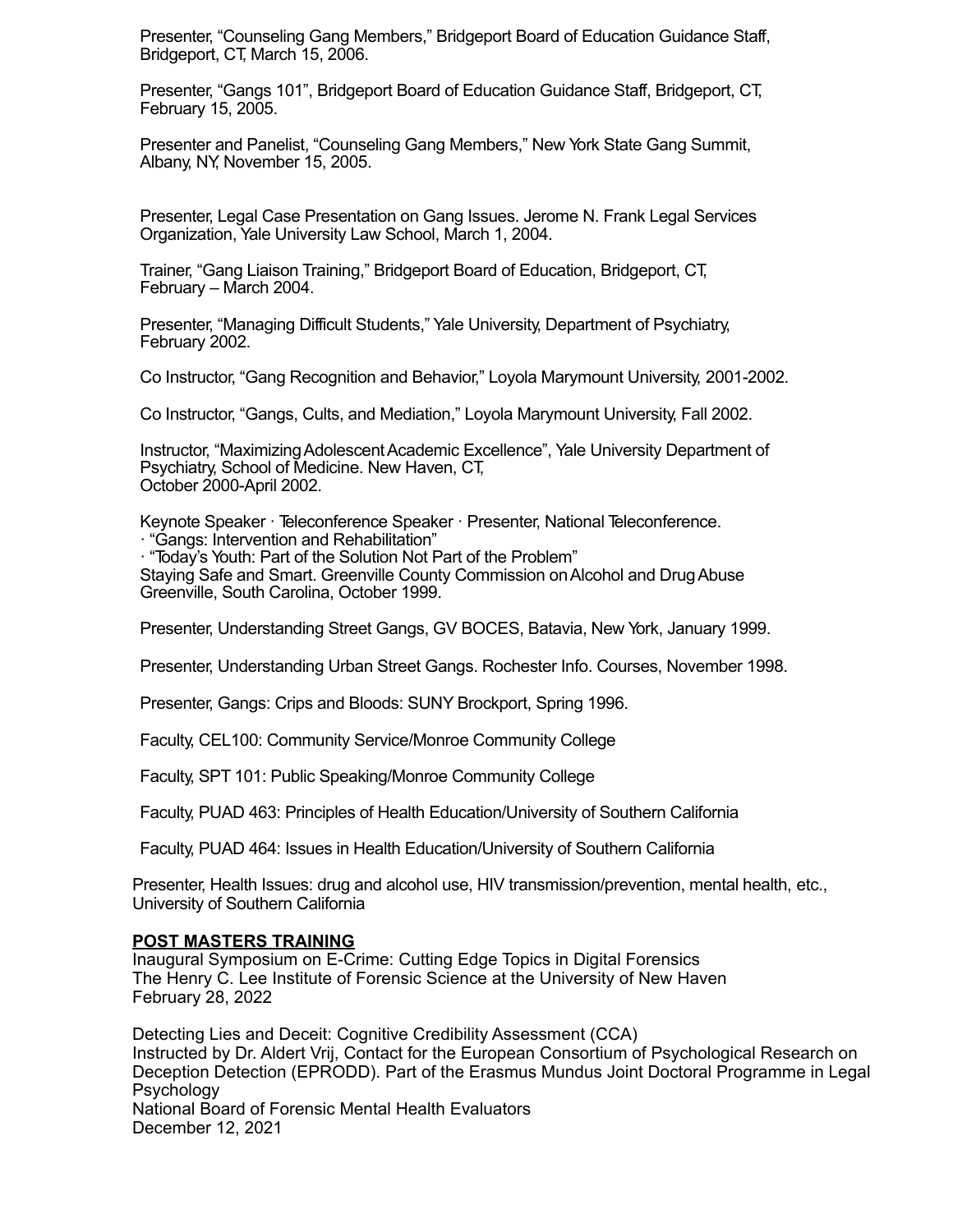Forensic Criminal Interviewing and Analysis, National Board of Forensic Mental Health Evaluators, Instructed by Gregory Vecchi, Ph.D., Chief (retired) of the Federal Bureau of Investigation (FBI) National Center for the Analysis of Violent Crime, Behavioral Science Unit (BSU). June 2016

Florida Gang Investigator's Association (FGIA) Prevention and Intervention Summit Daytona Beach, Florida June 2016

Street Outreach and Law Enforcement Collaboration: Prioritizing Safety when Working with Gang **Members** 

Office of Juvenile Justice and Delinquency Program (OJJDP) March 16, 2016

Specialization in Forensic Mental Health Ormond Beach, Florida March 2013

Demystifying Gangs: Identification, Intervention and Treatment Department of Mental Health Education Center Asheville, North Carolina June 2009

Safe Schools: Preventing School Violence Milford, CT – November 2008 Access Continuing Education

Sharing Gang Intelligence Eastern Washington University Cheney, Washington July 2008

Improving School Climate to Support Student Achievement School Shooters and Bullying Hamden, CT - April 2008 Jo Ann Freiberg, PhD Vivian Batterson, MA, NCSP

Gang Recognition & Behavior Loyola Marymount University Los Angeles, CA – August 2001

Gang Member Alternatives Training CTS Associates New York City, NY – June 1999

School Emergency Response to Violent Events Training Mt. Morris, NY - October 1998 NYS Police Department

Intensive Street Gang Training: City of Carson, California Youth Services South Central Los Angeles, CA & Compton, CA - April 1997

(This is not a comprehensive list)

### **INTERVIEWS/ARTICLES**

Interviewed, "Amother found a home in a Norfolk gang," The Virginian-Pilot, July 1, 2021.

Interviewed, "Getting Away with Murder," True Life Crime, on MTV. Interviewed for Season 2, Episode 9, February 2021. Air date August 2021.

Interviewed, "Cathedral City officer testified while under investigation, life sentence in question, " Desert Sun (USAToday), October 25, 2019.

Interviewed, ["Tekashi 6ix9ine Will Still Be In Danger Even If He Goes Into Witness Pro](https://thetayloraustingroup.com/wp-content/uploads/2019/10/hollywoodlife.com-Tekashi-6ix9ine-Will-Still-Be-In-DangerEven-If-He-Goes-Into-Witness-ProtectionSays-GangnbspExpert.pdf)[tection Says Gang Expert,](https://thetayloraustingroup.com/wp-content/uploads/2019/10/hollywoodlife.com-Tekashi-6ix9ine-Will-Still-Be-In-DangerEven-If-He-Goes-Into-Witness-ProtectionSays-GangnbspExpert.pdf)" HollywoodLife.com, October 4, 2019.

Interviewed, "Tekashi 6ix9ine: Jail Is [The Most Dangerous Place He Could Be](https://thetayloraustingroup.com/wp-content/uploads/2019/10/hollywoodlife.com-Tekashi-6ix9ine-Jail-Is-The-Most-DangerousPlace-He-Could-Be-After-Snitching-SaysGangnbspExpert.pdf) After [Snitching, Says Gang Expert,](https://thetayloraustingroup.com/wp-content/uploads/2019/10/hollywoodlife.com-Tekashi-6ix9ine-Jail-Is-The-Most-DangerousPlace-He-Could-Be-After-Snitching-SaysGangnbspExpert.pdf)" HollywoodLife.com, October 2, 2019.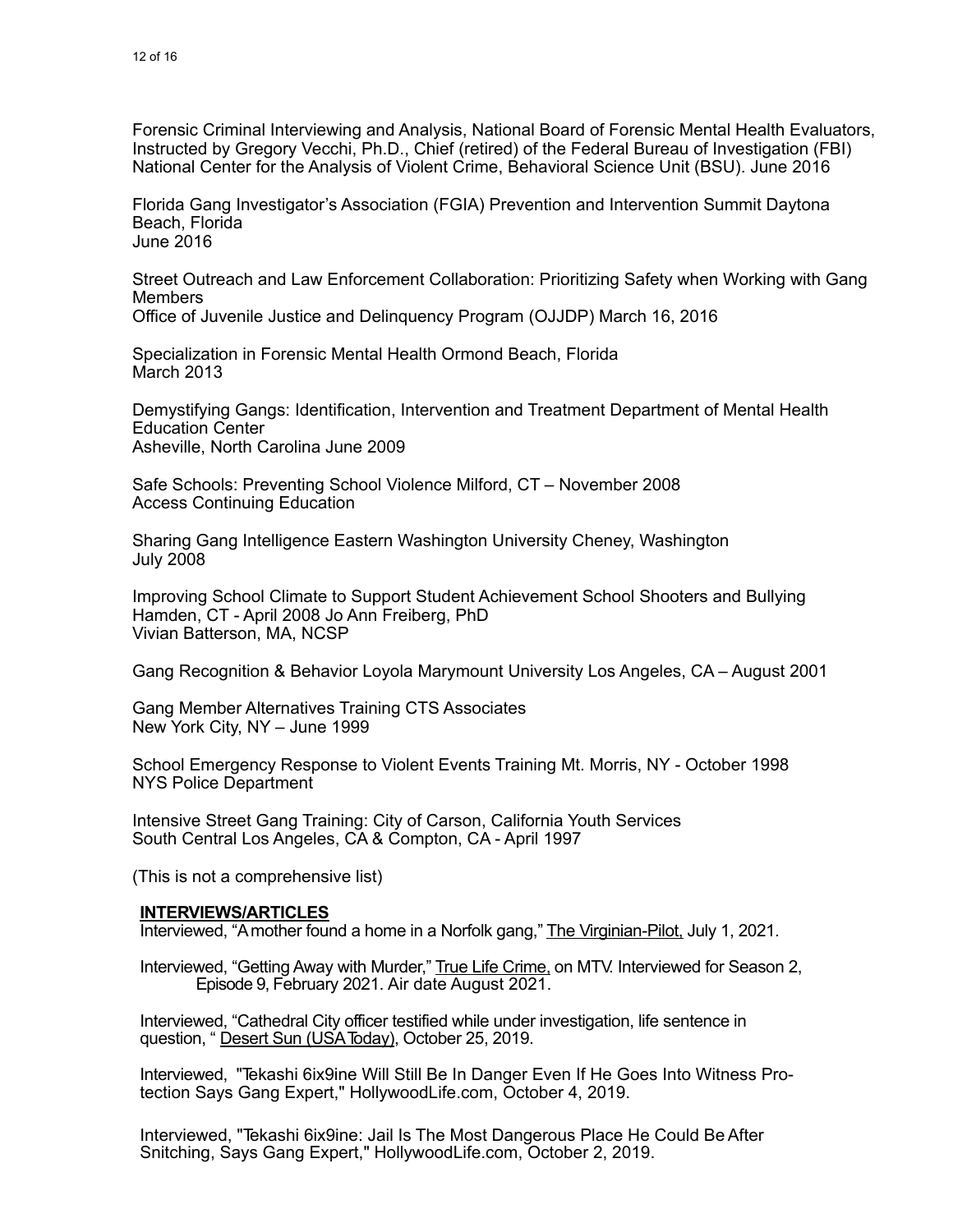Interviewed, "Understanding Gang Culture," The Full Story, NPR, January 2019.

Quoted, "Teen Murders in South LosAngeles Raise Spector of New Gang War," Our Weekly, Vol.8, No 15, May 18, 2018.

Interviewed, "From Gang Life to College, One Paycheck at a Time," Christian Science Monitor, May 24, 2017.

Interviewed, "Counseling Center Hosts Gang Seminar," Jackson Progress-Argus, November 9, 2016.

Interviewed, Illegal Kids Snapped Up by Violent Gangs," MomZette, September 2016.

Guest, "Gangs in Court," Got Girlfriends TV Show, CTV, Filmed In New Haven, CT, February 2016.

Interviewed, "Amid Gang Killings in Denver, Expert Notes the Causes of Violence," Colorado Public Radio (CPR), May 11, 2015.

Quoted, Gangs, Hiber,Amanda (Editor), Greenhaven Press, 2013, page 75.

Quoted, The Institute of Public Policy & Economic Development: A Gang Study Initiative By Congressman Lou Barletta and State Senator John Yudichak and Operation Gang Up, 2013. Mentioned, "Defense Calls Gang Expert," Times Herald Record, March 1, 2013.

Panel Member, "Gangs," The Badge, with host Howard Safir (former New York City Police Commissioner), SiriusXM Stars Channel 107, March 4, 2012. Panelist along with Chicago PD, Superintendent Gary McCarthy; Loudoun County, VASheriff Mike Chapman and retired commanding officer of the NYPD Gang Division, Bill Tartaglia.

Interviewed, "Getting Inside Gang Mentality," Counseling Today, May 10, 2010.

Quoted, "Witness: Gang was just a Bicycle Club," *The Wichita Eagle*, March 25, 2009.

Interviewed, "Bridgeport Gangs: Deadly or Troublesome," CT Post,August 20, 2007.

Interviewed, "Yankees Should axe Gang Caps," amNY-Newsday,August 24, 2007.

Interviewed, "Gang Problem Mobilizes Community," Holland Sentinel,August 11, 2007.

Featured, "Gangs and Hip Hop," Backspin Magazine, Germany, March 2007.

Interviewed, "Gangs in Connecticut," NBC30 News, Hartford, CT, February 2007.

Interviewed, "Critical Steps", Pulse24 News, Toronto, Canada. August 2005.

Interviewed, "Freeing Youth from the Grips of Gangs," Counseling Today, American CounselingAssociation, March 2005.

Interviewed, "Police Sense Resurgence of Gang Activity," Stamford Advocate, November 21, 2004.

Interviewed, Game Mocks Tragedy, Grand TheftAuto," MSNBC, November 6, 2004.

Interviewed, "GangsAre Getting More Sophisticated," Boston Globe, January 2004.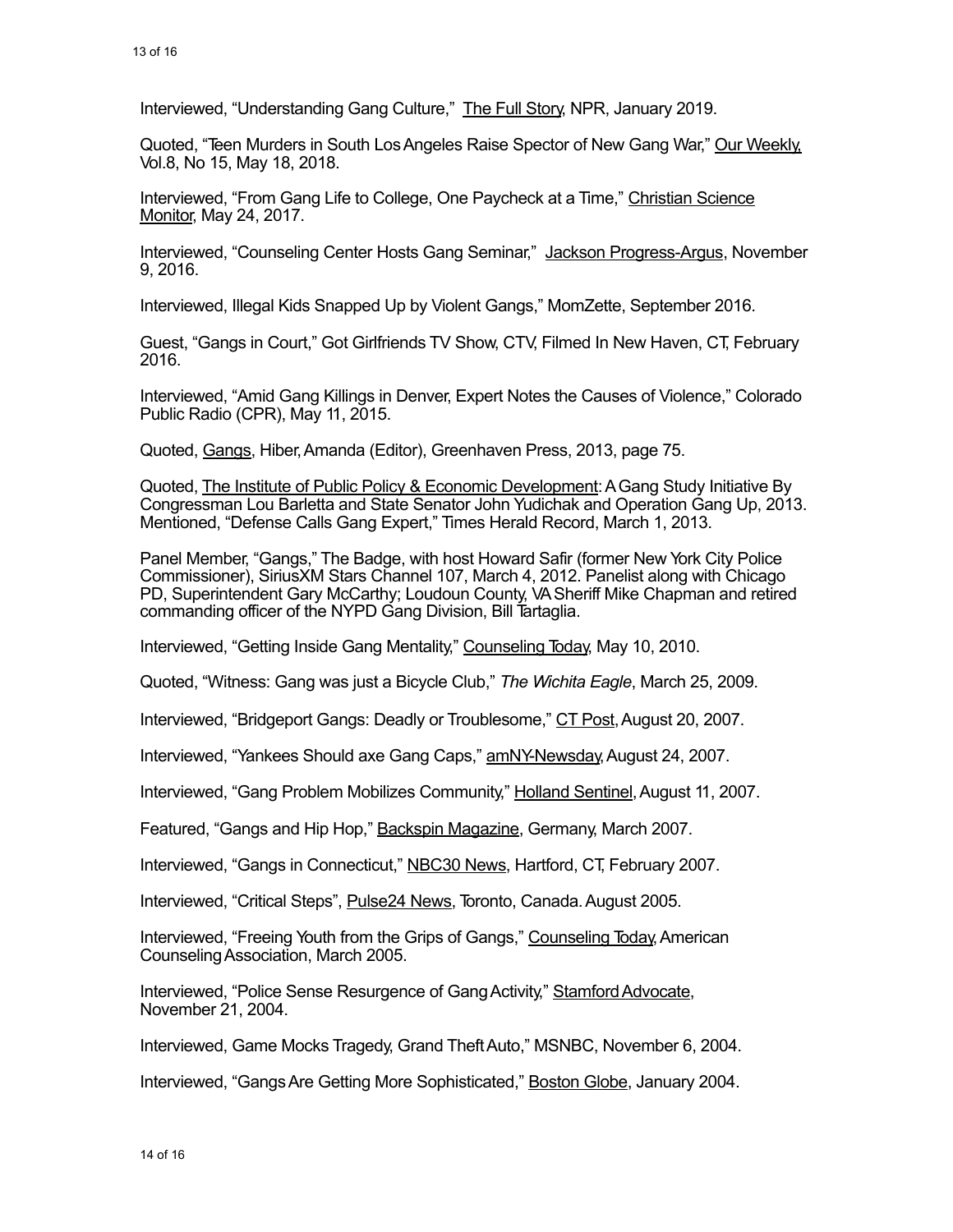Featured Guest, Real Life, "Gangs 101," taped 11/11/03 at CN8 Studios in New Jersey.Aired in eight states via television and nationwide via internet on November 24, 2003..

Interviewed, "La Guerra que Bush no quiere library," La Razon, Madrid, Spain, January 27, 2003.

Interviewed, "Kids and Gangs," Tavis Smiley Show, National Public Radio Broadcast, August 26, 2002.

Interviewed, "Time for City Hall to Fight Gangs,", London Free Press, Wednesday, July 17, 2002.

Interviewed, Editorial on Gangs, London Free Press, 7/18/02.

Interviewed, "Gangs: Still a Threat for Bored, Lonely Teens," Eagle-Tribune News, February 10, 2002.

Interviewed, Six-part series to air nationally on FOX: Crisis in Our Community, "New Families of the Streets" (Gangs), Bryan Hickox Productions, January 2000-April 2000.

Interviewed, "White Supremist Groups: Granada Hills Shooting," www.cyberradioty.com August 12, 1999.

Interviewed, "Beatdown: Gang Video Game," WOKR TV (ABC), June 20, 1999.

Interviewed, "Trenchcoat Mafia: Littleton, Colorado," WOKR TV (ABC), April 1999.

Interviewed, "Gangs are Here in Culver City, Experts Say," Culver City News, June 3, 1999.

Interviewed, "Gang Expert Winning Praise," The Henrietta Post, April 21, 1999.

Quoted, "Fate of Teen Killer Moves Closer to Jury," Daily News,August 4, 1998.

Interviewed, "Graffiti: Threats, Boasts, Eyesores," Chattanooga Times, March 1998.

Interviewed, "Why do Friends Clique?," Next Step Magazine, Summer 1997.

Interviewed, Street Gangs inAustin, Texas. Interviewed for Documentary shown on cable TV. Produced by Vertigo Productions. 1997.

#### **PROFESSIONAL EXPERIENCE**

Psychotherapist/Forensic Expert Witness – Clinical/Legal Private Practice, Milford, CT February 2002 – Present

Counselor for Psychiatric Placement – CT Behavioral Health –ACCESS School, Danbury, CT, August 2013-June 2014 (Contract Project)

School Counselor/Social Worker – New Haven Public Schools, Dixwell New Light Alternative High School, New Haven, CT April 2012-August 2013

School Counselor –Area Cooperative Educational Services (ACES), North Haven, CTMarch 2007-April 2012

Instructor – Yale University, Department of Psychiatry, The Consultation Center, New Haven, CT, July 2001-April 2003